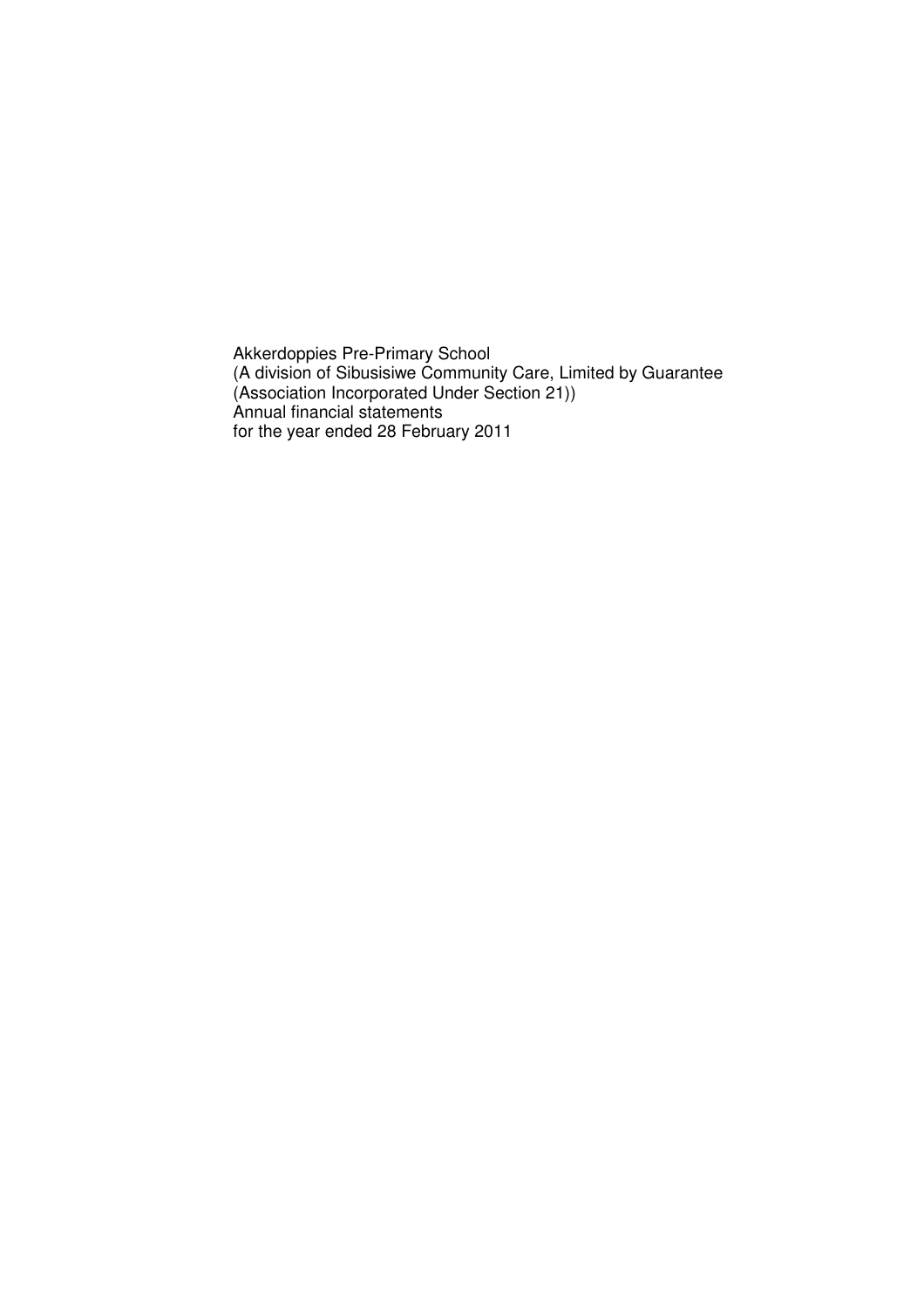## **General Information**

## **Index**

| Compilation report                       | 2         |
|------------------------------------------|-----------|
| <b>Balance Sheet</b>                     | 3         |
| Income statement                         | 4         |
| Statement of Changes in Equity           | 5         |
| <b>Statement of Cash Flows</b>           | 6         |
| <b>Accounting Policies</b>               | $7 - 9$   |
| Notes to the Annual Financial Statements | $10 - 12$ |

The annual financial statements set out on pages 3 to 12, which have been prepared on the going concern basis, were approved by the board on 25 January 2012 and were signed on its behalf by:

**D de Villiers R O Le Roux**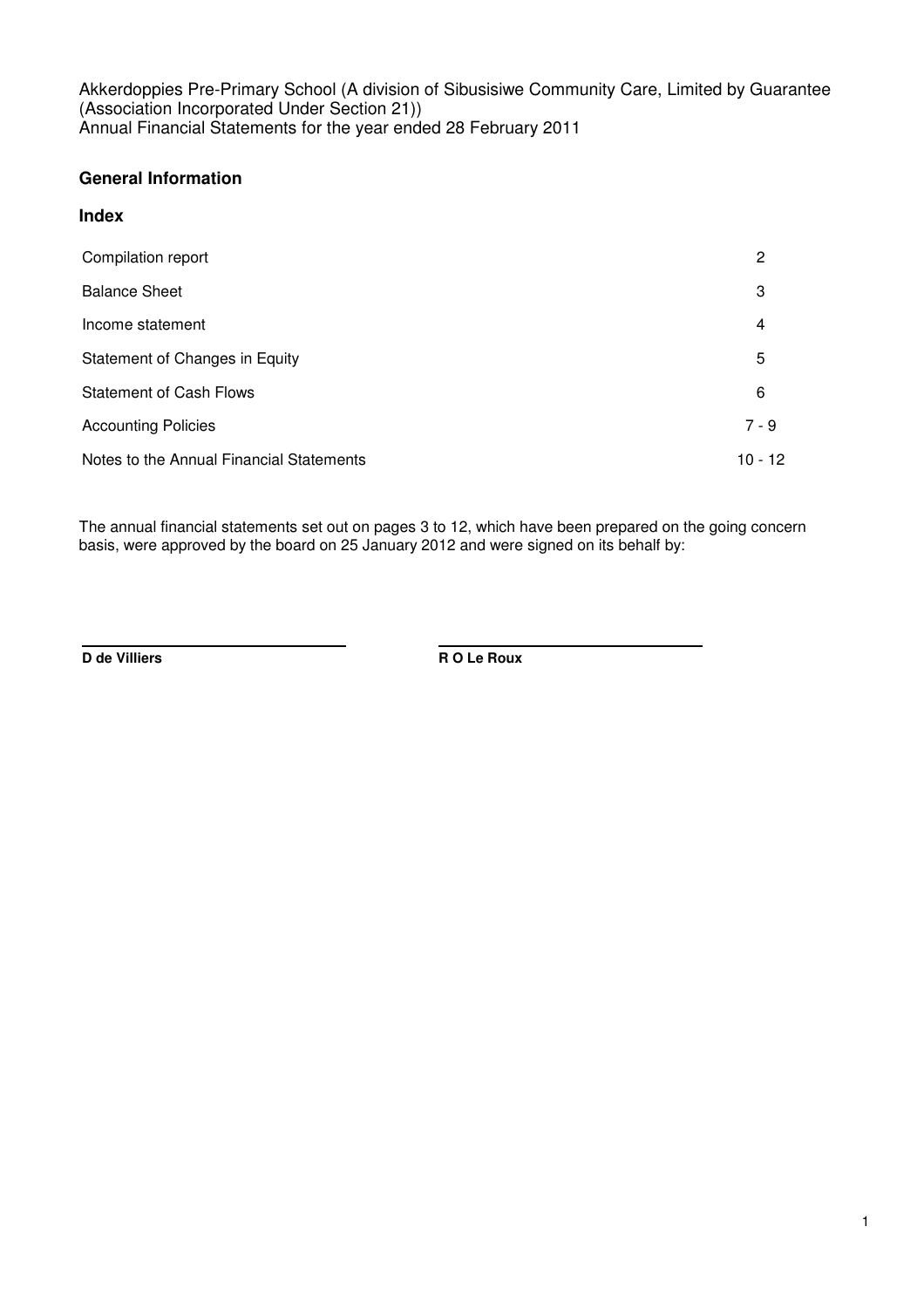

#### COMPILATION REPORT REPORT TO THE MEMBERS OF AKKERDOPPIES PRE--PRIMARY SCHOOL (A DIVISION OF SIBUSISIWE COMMUNITY CARE, LIMITED BY GUARANTEE (ASSOCIATION INCORPORATED UNDER SECTION 21))

On the basis of information provided by management we have compiled, in accordance with the International Standard on related Services applicable to compilation engagements, the balance sheet of Akkerdoppies Pre-Primary School (A division of Sibusisiwe Community Care, Limited by Guarantee (Association Incorporated under Section 21) as at 28 February 2011, the income statement, the statement of changes in equity, the cash flow statement for the year then ended, and a a summary of significant accounting policies and other explanatory notes, as set out on pages 3 to 12. Management is responsible for these financial statements. We have not audited or reviewed these financial statements and accordingly express no opinion or assurance thereon.

These financial statements have been prepared in accordance with the South African Statement of These financial statements have been prepared in accordance with the South African Statement of<br>Generally Accepted Accounting Practice for Small and Medium-sized Entities as described in note 1 to the financial statements.

Hennie Nel Director Chartered Accountant (SA) Cape Town

25 January 2012

PricewaterhouseCoopers Inc, No 1 Waterhouse Place, Century City 7441, P O Box 2799 2799, Cape Town 8000 T: +27 (21) 529 2000, F: +27 ( (21) 529 3300, www.pwc.co.za

Executive: S P Kana (Chief Executive Officer) T P Blandin de Chalain D J Fölscher P J Mothibe S Subramoney F Tone Tonelli D J Fölscher (Chief Executive Officer, Western Cape region) The Company's principal place of business is at 2 Eglin Road, Sunninghill where a list of directors' names is available for inspection. Reg. no. 1998/012055/21, VAT reg.no. 4950174682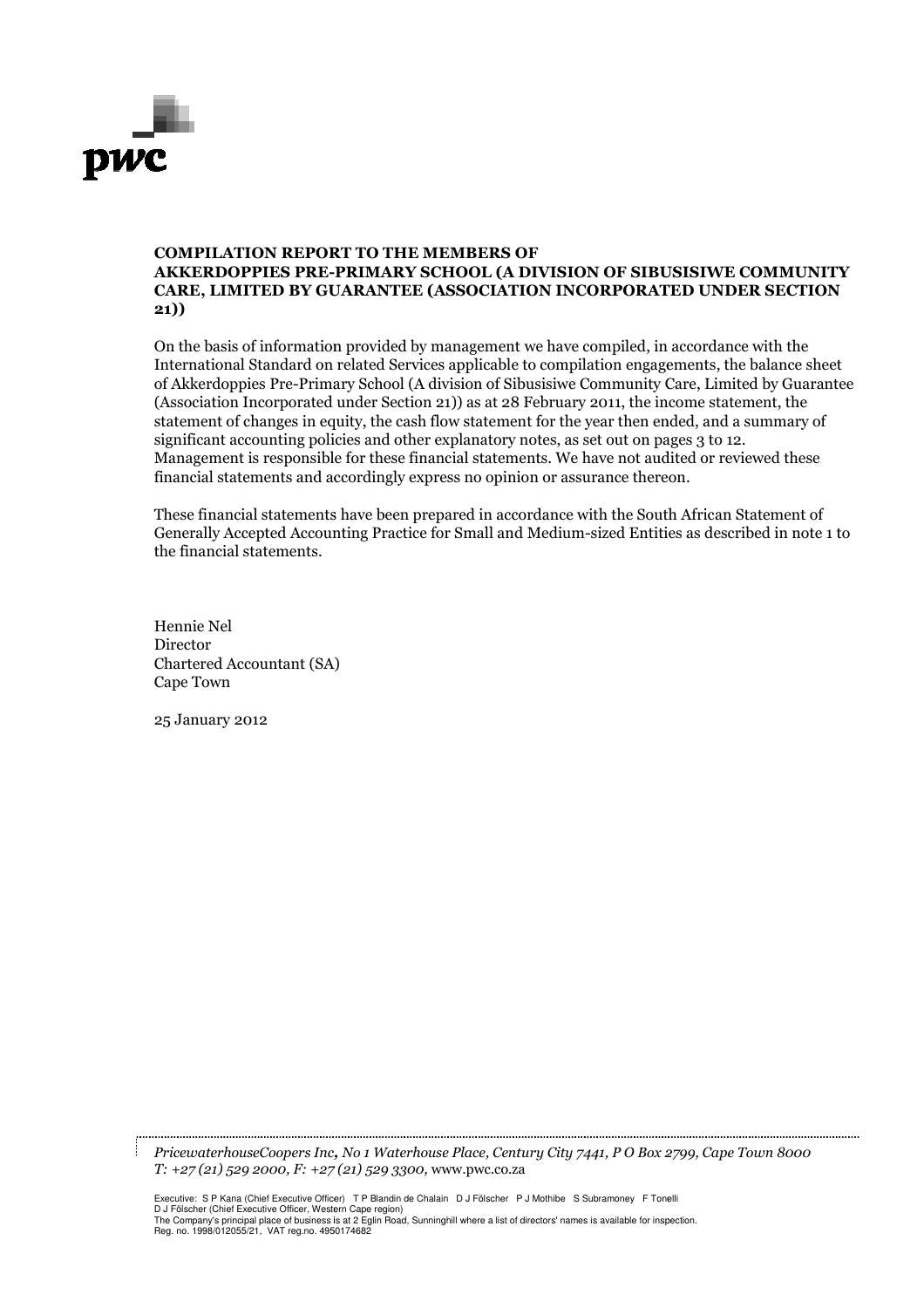| <b>Balance Sheet</b>                |                |           |                  |
|-------------------------------------|----------------|-----------|------------------|
| Figures in Rand                     | <b>Notes</b>   | 2011      | 2010<br>Restated |
| <b>Assets</b>                       |                |           |                  |
| <b>Current Assets</b>               |                |           |                  |
| Trade and other receivables         | $\overline{c}$ | 46,168    | 31,258           |
| Cash and cash equivalents           | 3              | 288,541   | 31,415           |
|                                     |                | 334,709   | 62,673           |
| <b>Non-Current Assets</b>           |                |           |                  |
| Property, plant and equipment       | 4              | 674,642   | 856,721          |
| <b>Total Assets</b>                 |                | 1,009,351 | 919,394          |
| <b>Equity and Liabilities</b>       |                |           |                  |
| <b>Liabilities</b>                  |                |           |                  |
| <b>Current Liabilities</b>          |                |           |                  |
| Trade and other payables            | 5              | 1,782     |                  |
| Other liabilities                   | 6              | 93,377    | 32,526           |
|                                     |                | 95,159    | 32,526           |
| <b>Equity</b>                       |                |           |                  |
| Accumulated funds                   |                | 914,192   | 886,868          |
| <b>Total Equity and Liabilities</b> |                | 1,009,351 | 919,394          |

The notes on pages 10 to 12 are an integral part of these financial statements.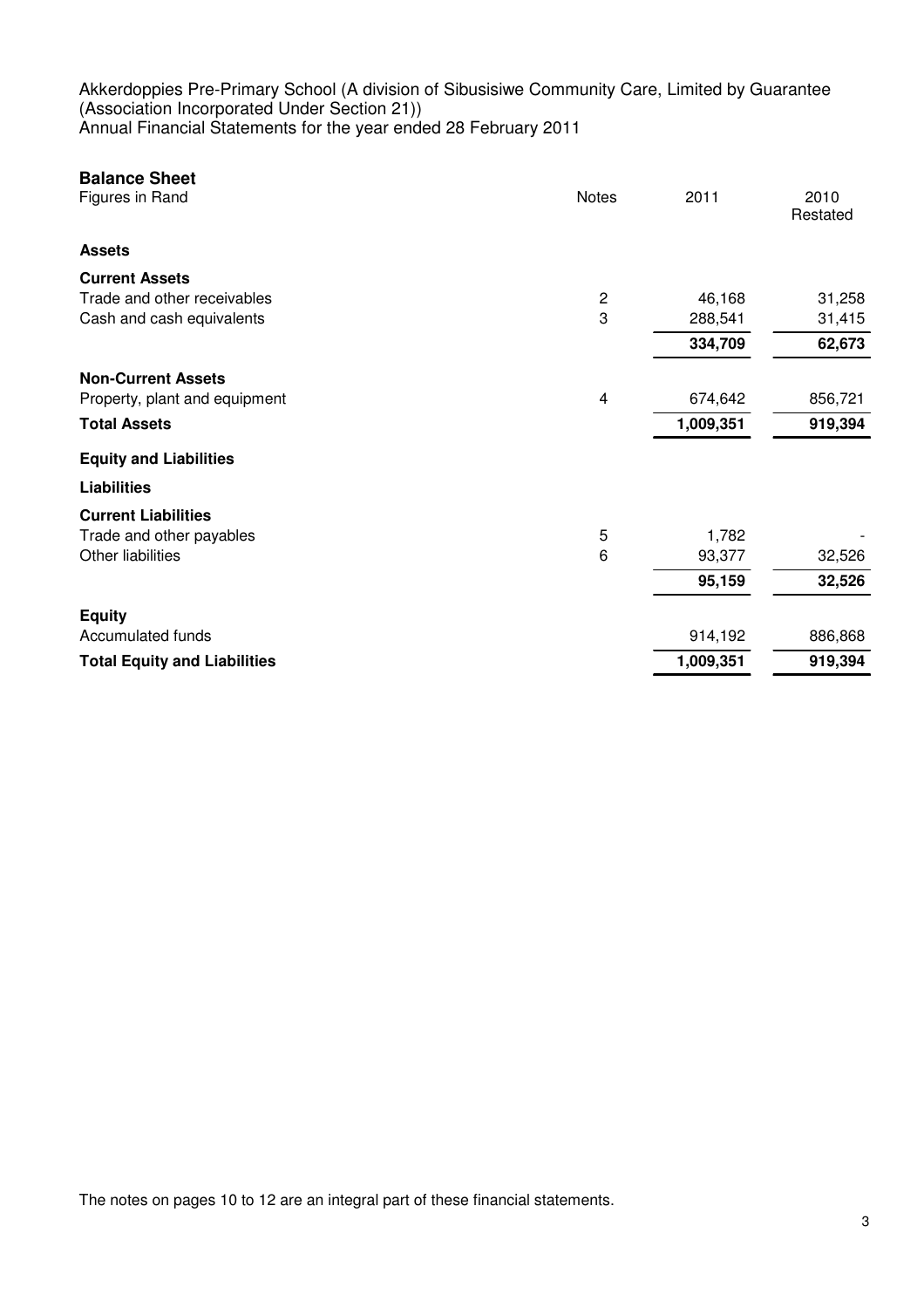| <b>Income statement</b>            |                |         |                  |
|------------------------------------|----------------|---------|------------------|
| Figures in Rand                    | <b>Notes</b>   | 2011    | 2010<br>Restated |
| <b>Revenue</b>                     |                |         |                  |
| School fees                        |                | 708,182 | 309,953          |
| Corporate donations                |                | 144,200 | 957,200          |
| Other donations                    |                | 135,000 | 218,935          |
|                                    | $\overline{7}$ | 987,382 | 1,486,088        |
| Other income                       |                |         |                  |
| Other income                       |                | 9,310   | 3,684            |
| Interest received                  | 9              |         | 1,169            |
|                                    |                | 9,310   | 4,853            |
| <b>Operating expenses</b>          |                |         |                  |
| Assets (less than R7,000 per item) |                | 55,829  | 171,699          |
| <b>Bad debts</b>                   |                | 30,948  |                  |
| Bank charges                       |                | 1,042   | 965              |
| Cleaning                           |                | 4,555   |                  |
| Computer expenses                  |                | 9,390   |                  |
| Depreciation                       |                | 221,446 | 42,208           |
| Employee costs                     |                | 430,020 | 148,230          |
| Entertainment                      |                | 12,189  |                  |
| Food                               |                | 85,308  | 40,061           |
| Garden services                    |                | 12,207  | 7,660            |
| General expenses                   |                | 954     | 29,778           |
| Jack and Jill Project              |                |         | 24,690           |
| Printing and stationery            |                | 1,074   | 1,168            |
| Rental expense                     |                | 40,260  | 36,600           |
| Repairs and maintenance            |                | 29,806  | 140,930          |
| Security                           |                | 2,683   | 2,794            |
| Telephone and fax                  |                | 7,401   | 5,836            |
| <b>Utilities</b>                   |                | 24,256  | 13,741           |
|                                    |                | 969,368 | 666,360          |
| Profit for the year                |                | 27,324  | 824,581          |
| Other comprehensive income         |                |         |                  |
| <b>Total comprehensive income</b>  |                | 27,324  | 824,581          |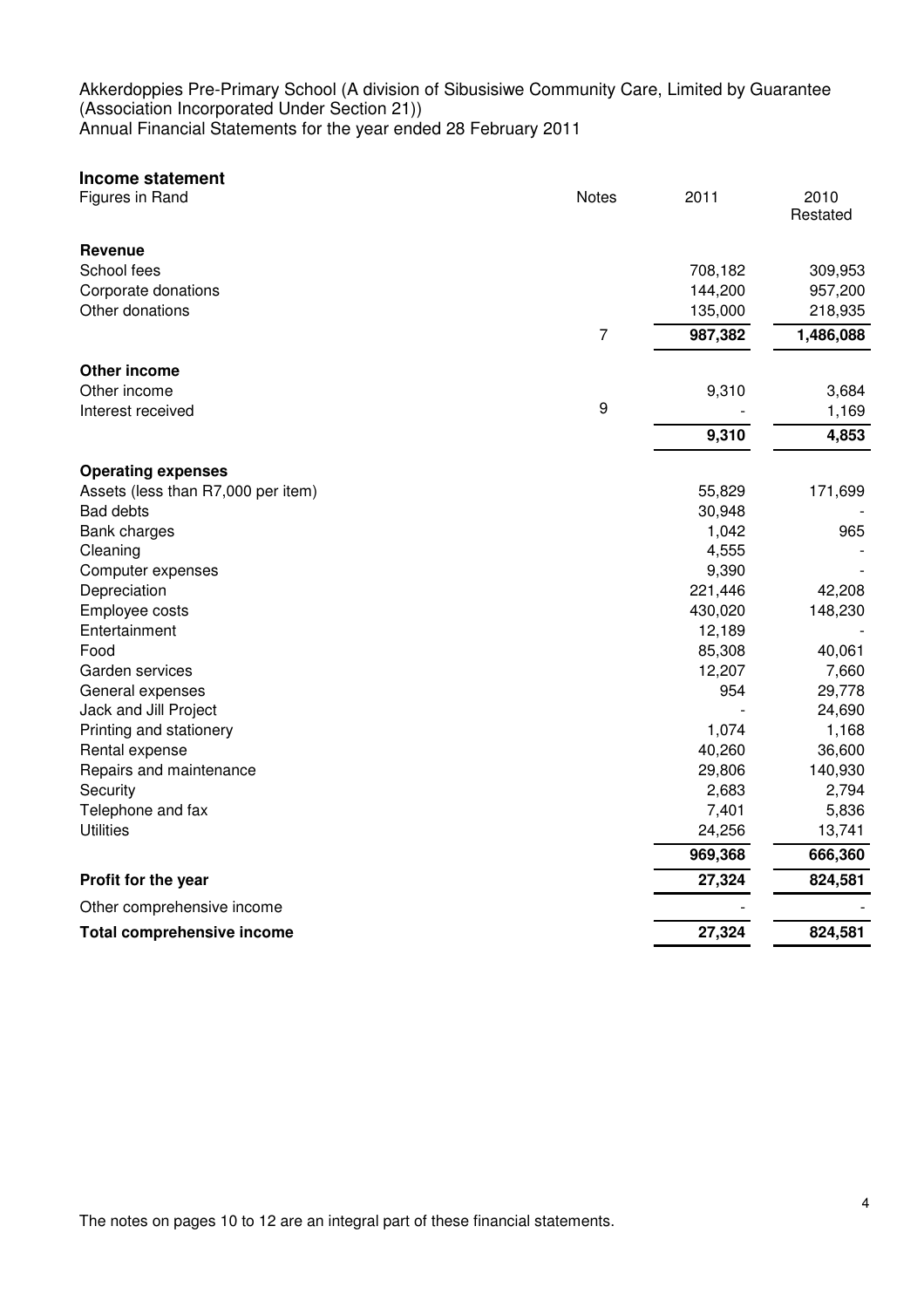## **Statement of Changes in Equity**

| Figures in Rand                                                                          | Accumulated<br>funds | Total equity      |
|------------------------------------------------------------------------------------------|----------------------|-------------------|
| Balance at 01 March 2009<br>Changes in equity<br>Total comprehensive income for the year | 62,287<br>824,581    | 62,287<br>824,581 |
| Total changes                                                                            | 824,581              | 824,581           |
| Balance at 01 March 2010<br>Changes in equity                                            | 886,868              | 886,868           |
| Total comprehensive income for the year                                                  | 27,324               | 27,324            |
| Total changes                                                                            | 27,324               | 27,324            |
| <b>Balance at 28 February 2011</b>                                                       | 914,192              | 914,192           |

The notes on pages 10 to 12 are an integral part of these financial statements.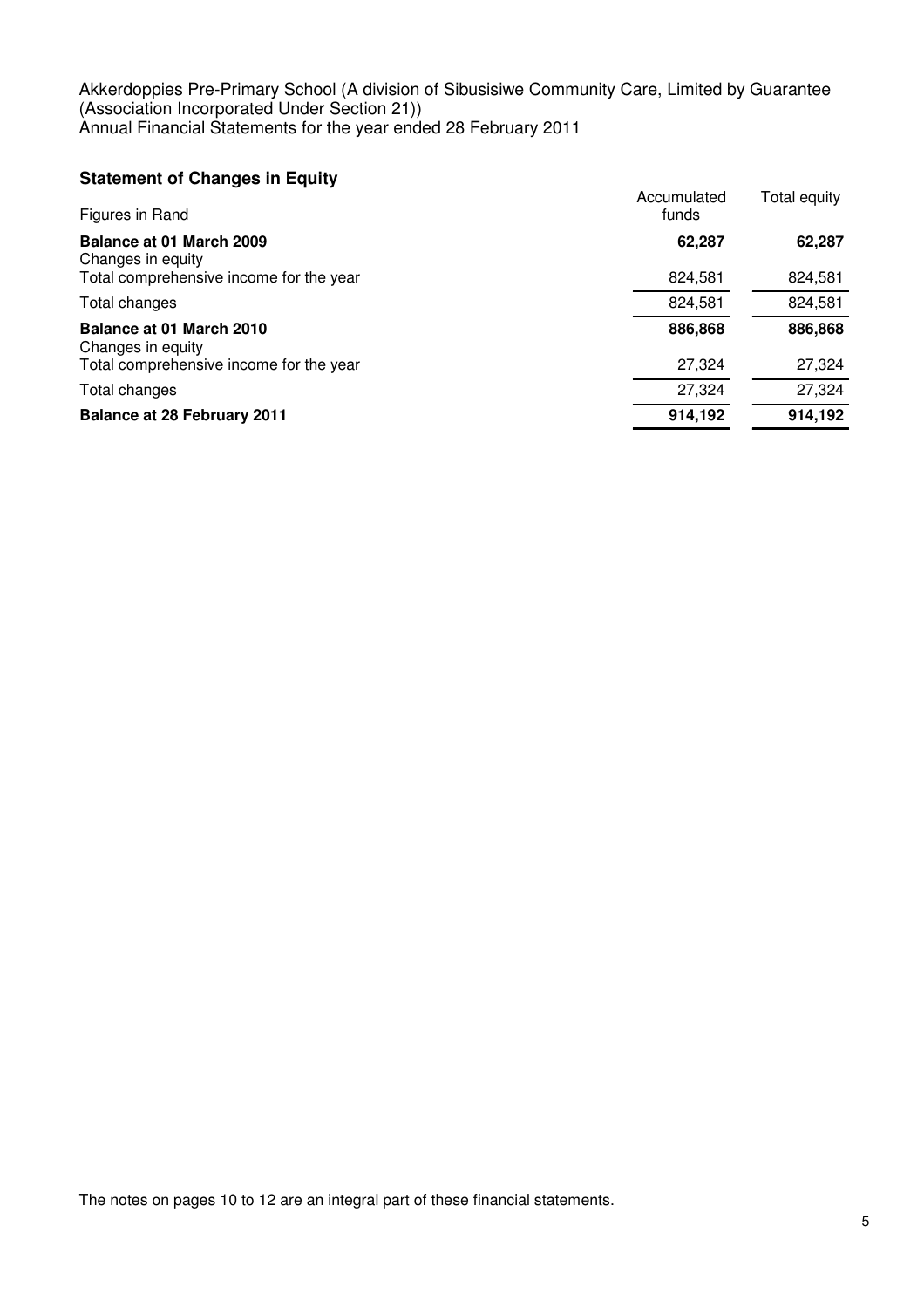| <b>Statement of Cash Flows</b><br>Figures in Rand                                                          | <b>Notes</b> | 2011              | 2010<br>Restated    |
|------------------------------------------------------------------------------------------------------------|--------------|-------------------|---------------------|
| Cash flows from operating activities                                                                       |              |                   |                     |
| Cash generated from operations<br>Interest income                                                          | 10           | 235,642           | 834,362<br>1,169    |
| Net cash from operating activities                                                                         |              | 235,642           | 835,531             |
| Cash flows from investing activities                                                                       |              |                   |                     |
| Purchase of property, plant and equipment                                                                  | 4            | (39, 367)         | (898, 929)          |
| Cash flows from financing activities                                                                       |              |                   |                     |
| Movement in other liabilities                                                                              |              | 60,851            | 32,526              |
| Net increase in cash, cash equivalents for the year<br>Cash, cash equivalents at the beginning of the year |              | 257,126<br>31,415 | (30, 872)<br>62,287 |
| Cash, cash equivalents at end of the year                                                                  | 3            | 288,541           | 31,415              |

The notes on pages 10 to 12 are an integral part of these financial statements.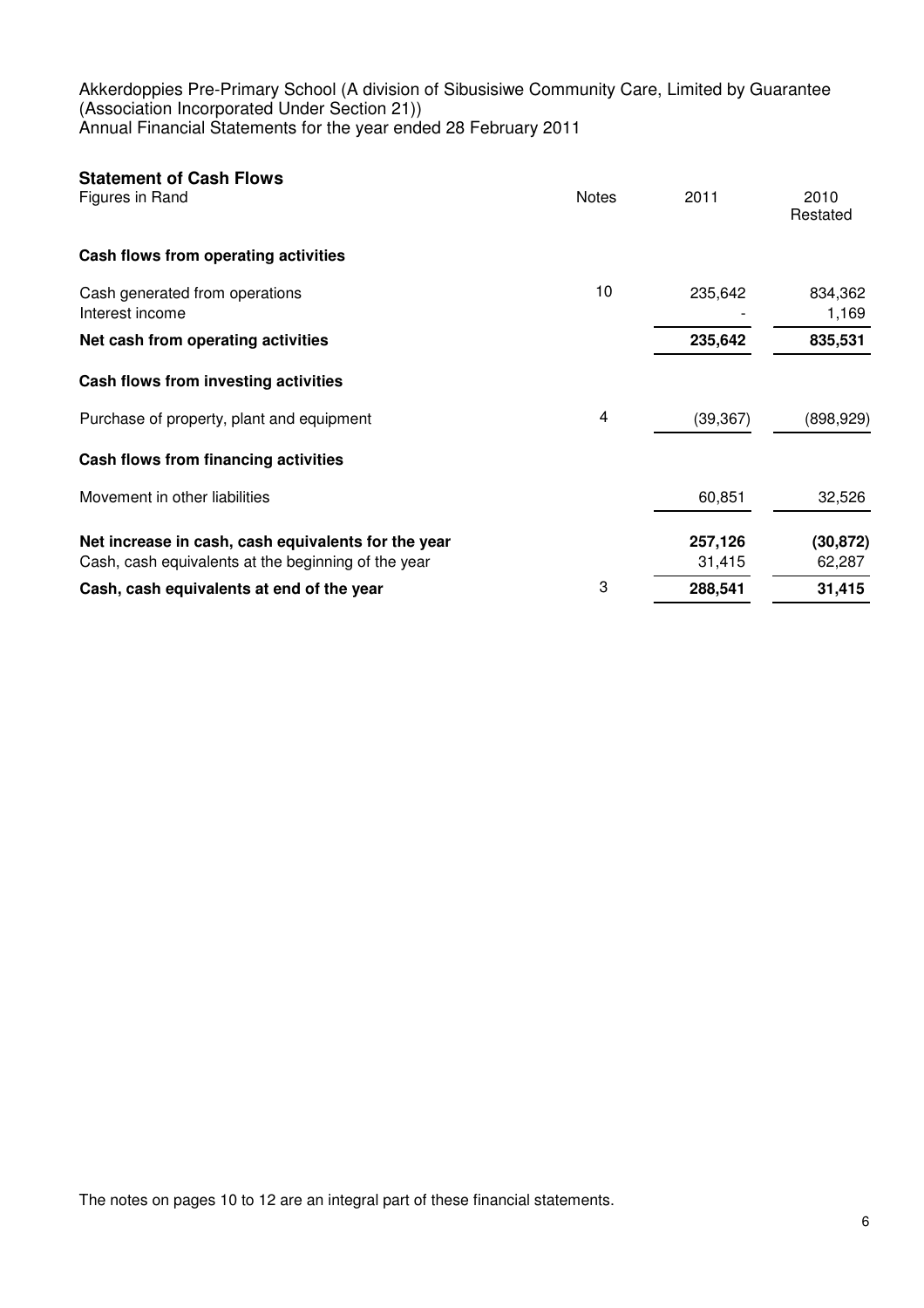## **Accounting Policies**

#### **1. Basis of presentation**

The annual financial statements have been prepared in accordance with the South African Statement of Generally Accepted Accounting Practice for Small and Medium Sized Entities (SA GAAP for SME's), and the Companies Act of South Africa. The annual financial statements have been prepared on the historical cost basis, and incorporate the principal accounting policies set out below. They are presented in South African Rands.

These accounting policies are consistent with the previous period.

#### **1.1 Property, plant and equipment**

Property, plant and equipment are tangible items that:

are expected to be used during more than one period.

Costs include costs incurred initially to acquire or construct an item of property, plant and equipment and costs incurred subsequently to add to, replace part of, or service it. If a replacement cost is recognised in the carrying amount of an item of property, plant and equipment, the carrying amount of the replaced part is derecognised.

The initial estimate of the costs of dismantling and removing the item and restoring the site on which it is located is also included in the cost of property, plant and equipment.

This includes cost incurred to bring the asset to the location and condition necessary for it to be capable of operating in the manner intended by management.

Historical cost includes expenditure that is directly attributable to bringing the asset to the location and condition necessary for it to be capable of operating in the manner intended by management.

The company adds to the carrying amount of an item of property, plant and equipment the cost of replacing parts of such an item when that cost is incurred if the replacement part is expected to provide incremental future benefits to the group. The carrying amount of the replaced part is derecognised. All other repairs and maintenance are charged to profit or loss during the period in which they are incurred.

Property, plant and equipment is carried at cost less accumulated depreciation and any impairment losses.

Land is not depreciated. Depreciation on other assets is provided using the straight-line method to write down the cost, less estimated residual value over the useful life of the property, plant and equipment, which is as follows:

Leasehold improvements **Period of the lease** Furniture and fixtures **6** years

**Item Average useful life**

The assets' residual values, useful lives and depreciation methods are reviewed, and adjusted prospectively if appropriate, if there is an indication of a significant change since the last reporting date.

Each part of an item of property, plant and equipment with a cost that is significant in relation to the total cost of the item and have significantly different patterns of consumption of economical benefits is depreciated separately over its useful life.

Gains and losses on disposals are determined by comparing the proceeds with the carrying amount and are recognised in profit or loss in the period.

An assets' carrying amount is written down immediately to its recoverable amount if the asset's carrying amount is greater than its estimated recoverable amount.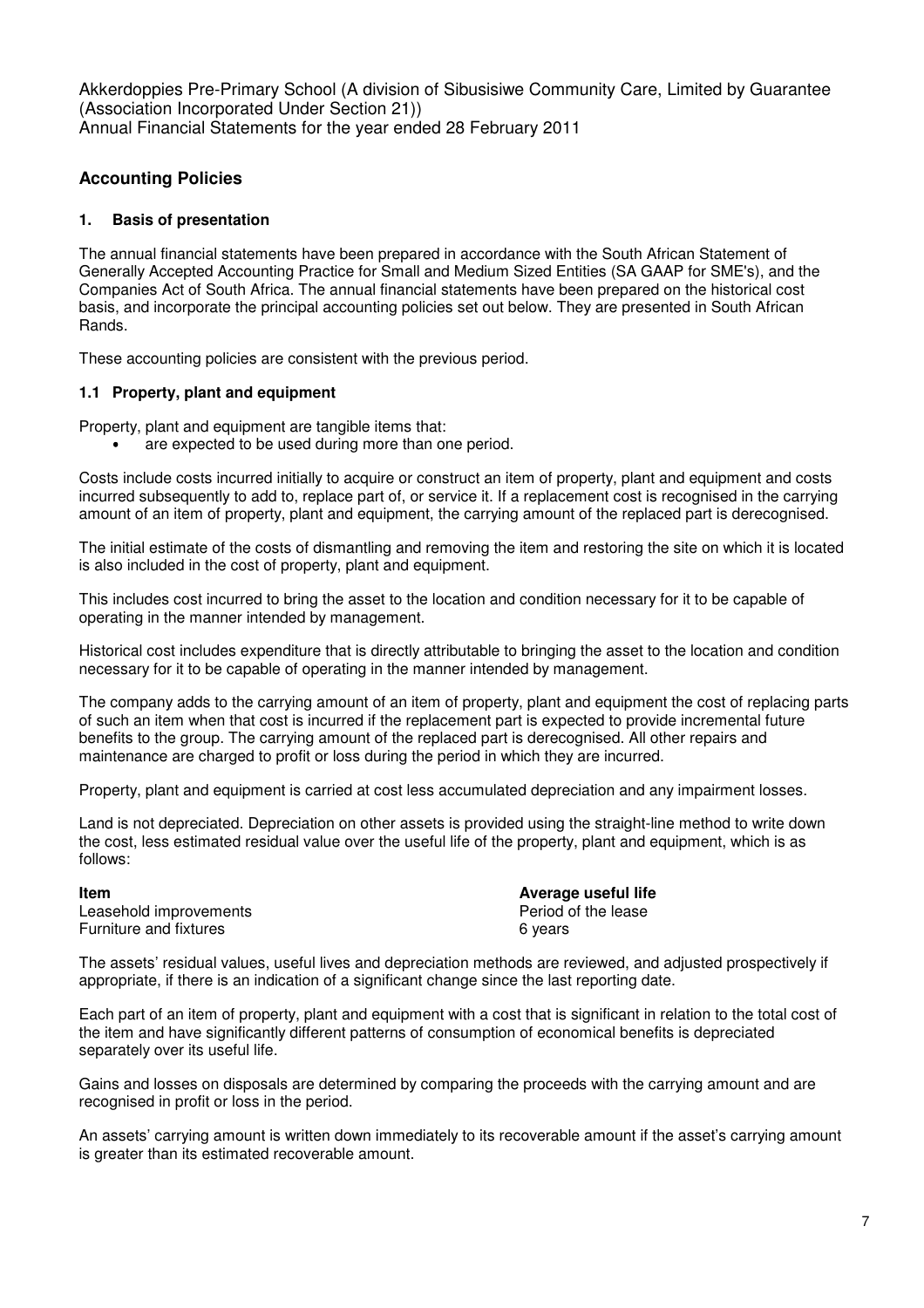## **Accounting Policies**

#### **1.2 Financial instruments**

#### **Financial instruments at amortised cost**

Financial instruments may be designated to be measured at amortised cost less any impairment using the effective interest method. These include trade and other receivables, loans and trade and other payables. At the end of each reporting period date, the carrying amounts of assets held in this category are reviewed to determine whether there is any objective evidence of impairment. If so, an impairment loss is recognised in profit and loss.

#### **Financial instruments at cost**

Equity instruments that are not publicly traded and whose fair value cannot otherwise be measured reliably are measured at cost less impairment. This includes equity instruments held in unlisted investments.

All financial assets whose fair value cannot otherwise be measured reliably, and which do not meet the criteria to be designated as an instruments measured at amortised cost, are measured at cost less impairments.

#### **Trade and other receivables**

Trade receivables are recognised initially at the transaction price. They are subsequently measured at amortised cost using the effective interest method, less provision for impairment. A provision for impairment of trade receivables is established when there is objective evidence that the company will not be able to collect all amounts due according to the original terms of the receivables.

#### **Cash and cash equivalents**

Cash and cash equivalents includes cash on hand, demand deposits and other short-term highly liquid investments with original maturities of three months or less. Bank overdrafts are shown within borrowings in current liabilities on the statement of financial position.

#### **Trade and other payables**

Trade payables are recognised initially at the transaction price and subsequently measured at amortised cost using the effective interest method.

#### **1.3 Leases**

A lease is classified as a finance lease if it transfers substantially all the risks and rewards incidental to ownership. A lease is classified as an operating lease if it does not transfer substantially all the risks and rewards incidental to ownership.

#### **Operating leases – lessee**

Operating lease payments are recognised as an expense on a straight-line basis over the lease term. The difference between the amounts recognised as an expense and the contractual payments are recognised as an operating lease asset. This liability is not discounted.

#### **1.4 Impairment of assets**

At each reporting date, property, plant and equipment, intangible assets, and investments in associates are reviewed to determine whether there is any indication that those assets have suffered an impairment loss. If there is an indication of possible impairment, the recoverable amount of any affected asset (or group of related assets) is estimated and compared with its carrying amount.

If estimated recoverable amount is lower, the carrying amount is reduced to its estimated recoverable amount, and an impairment loss is recognised immediately in profit or loss.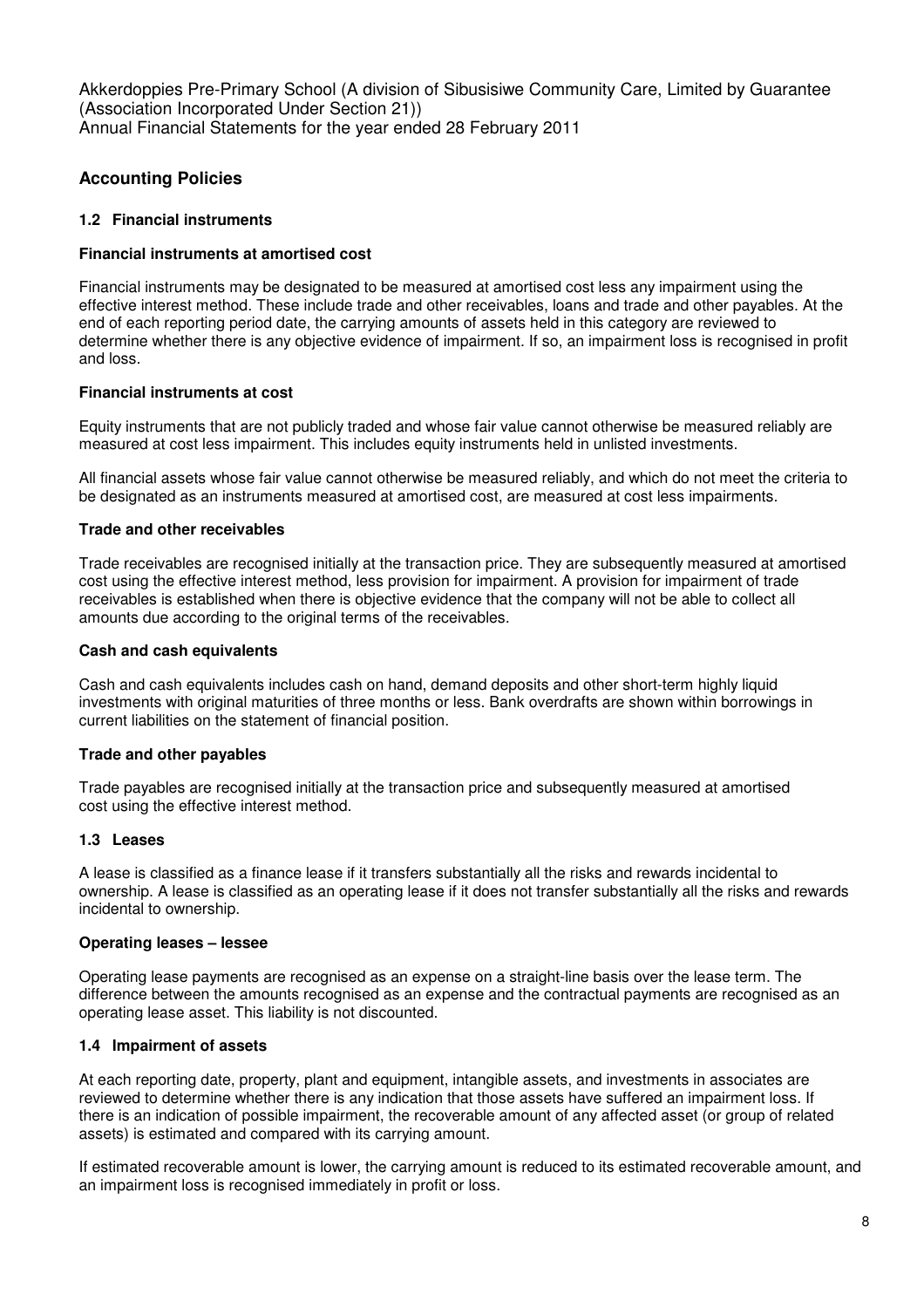# **Accounting Policies**

## **1.4 Impairment of assets (continued)**

If an impairment loss subsequently reverses, the carrying amount of the asset (or group of related assets) is increased to the revised estimate of its recoverable amount (selling price less costs to complete and sell, in the case of inventories), but not in excess of the amount that would have been determined had no impairment loss been recognised for the asset (group of related assets) in prior years. A reversal of an impairment loss is recognised immediately in profit or loss.

## **1.5 Revenue**

Revenue is measured at the fair value of the consideration received or receivable.

Interest is recognised, in profit or loss, using the effective interest rate method.

Donations are recognised when deposited in the bank account.

School fee income is recognised on an accrual basis in the period when the services are rendered.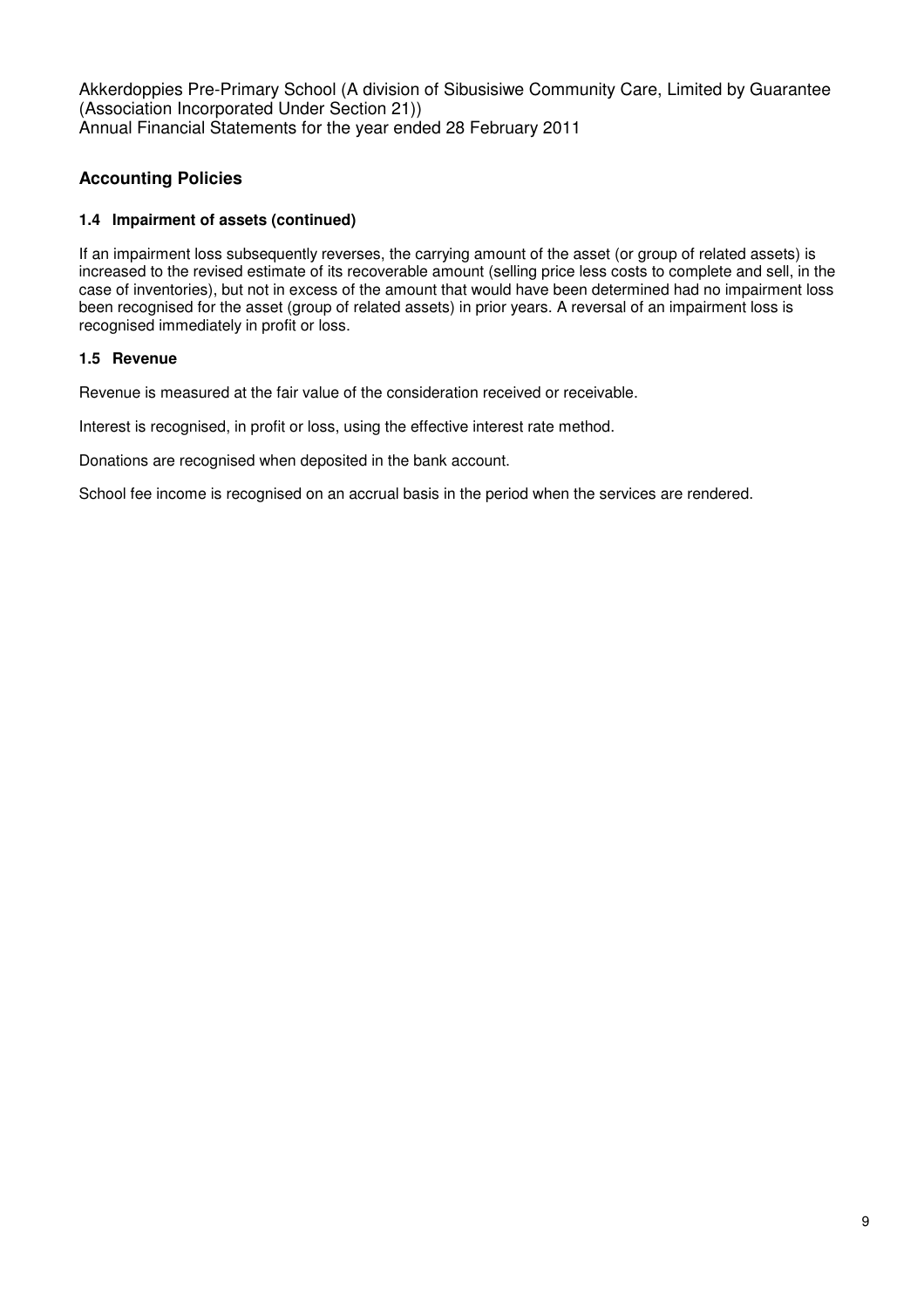| <b>Notes to the Annual Financial Statements</b><br>Figures in Rand | 2011             | 2010<br>Restated |
|--------------------------------------------------------------------|------------------|------------------|
| 2.<br>Trade and other receivables                                  |                  |                  |
| Trade receivables                                                  | 46,168           | 31,258           |
| 3.<br>Cash and cash equivalents                                    |                  |                  |
| Cash and cash equivalents consist of:                              |                  |                  |
| Cash on hand<br><b>Bank balances</b>                               | 1,000<br>287,541 | 3,011<br>28,404  |
|                                                                    | 288,541          | 31,415           |

## **4. Property, plant and equipment**

|                        |         | 2011                        |                   |         | 2010                        |                   |
|------------------------|---------|-----------------------------|-------------------|---------|-----------------------------|-------------------|
|                        | Cost    | Accumulated<br>depreciation | Carrying<br>value | Cost    | Accumulated<br>depreciation | Carrying<br>value |
| Leasehold improvements | 810,295 | (234, 207)                  | 576,088           | 792.615 | (33,026)                    | 759.589           |
| Furniture and fixtures | 128.001 | (29.447)                    | 98.554            | 106.314 | (9, 182)                    | 97.132            |
| Total                  | 938,296 | (263, 654)                  | 674.642           | 898,929 | (42, 208)                   | 856,721           |

### **Reconciliation of property, plant and equipment - 2011**

|                        | Opening<br>balance | Additions | Depreciation | Total   |
|------------------------|--------------------|-----------|--------------|---------|
| Leasehold improvements | 759.589            | 17.680    | (201.181)    | 576.088 |
| Furniture and fixtures | 97.132             | 21.687    | (20.265)     | 98.554  |
|                        | 856.721            | 39.367    | (221.446)    | 674.642 |

#### **Reconciliation of property, plant and equipment - 2010**

|                                | Opening<br>balance | Additions | Depreciation | Total   |
|--------------------------------|--------------------|-----------|--------------|---------|
| Leasehold improvements         | $\qquad \qquad$    | 792,615   | (33,026)     | 759,589 |
| Furniture and fixtures         | $\qquad \qquad$    | 106,314   | (9, 182)     | 97,132  |
|                                |                    | 898,929   | (42, 208)    | 856,721 |
| Trade and other payables<br>5. |                    |           |              |         |
| Other payables                 |                    |           | 1,782        |         |
| <b>Other liabilities</b><br>6. |                    |           |              |         |
| Sponsor a child donations      |                    |           | 93,377       | 32,526  |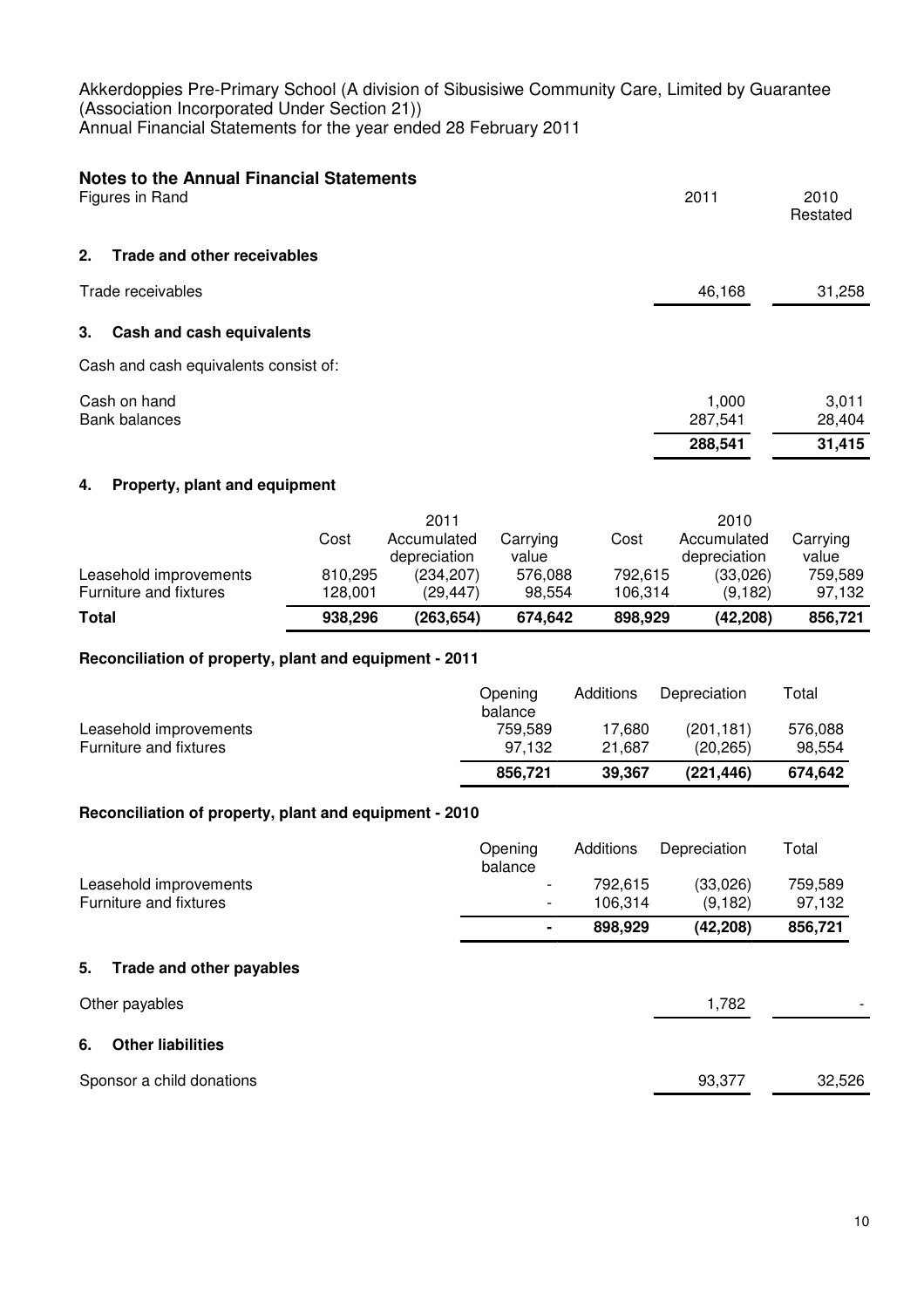| <b>Notes to the Annual Financial Statements</b><br>Figures in Rand                       | 2011                          | 2010<br>Restated              |
|------------------------------------------------------------------------------------------|-------------------------------|-------------------------------|
| 7.<br>Revenue                                                                            |                               |                               |
| School fees<br>Corporate donations<br>Other donations                                    | 708,182<br>144,200<br>135,000 | 309,953<br>957,200<br>218,935 |
|                                                                                          | 987,382                       | 1,486,088                     |
| <b>Other income</b><br>8.                                                                |                               |                               |
| Fundraising activities                                                                   | 9,310                         | 3,684                         |
| 9.<br>Investment revenue                                                                 |                               |                               |
| Interest revenue<br>Attorney trust account                                               |                               | 1,169                         |
| 10. Cash generated from operations                                                       |                               |                               |
| Profit before taxation<br><b>Adjustments for:</b>                                        | 27,324                        | 824,581                       |
| Depreciation and amortisation<br>Interest received<br><b>Changes in working capital:</b> | 221,446                       | 42,208<br>(1, 169)            |
| Trade and other receivables<br>Trade and other payables                                  | (14,910)<br>1,782             | (31, 258)                     |
|                                                                                          | 235,642                       | 834,362                       |